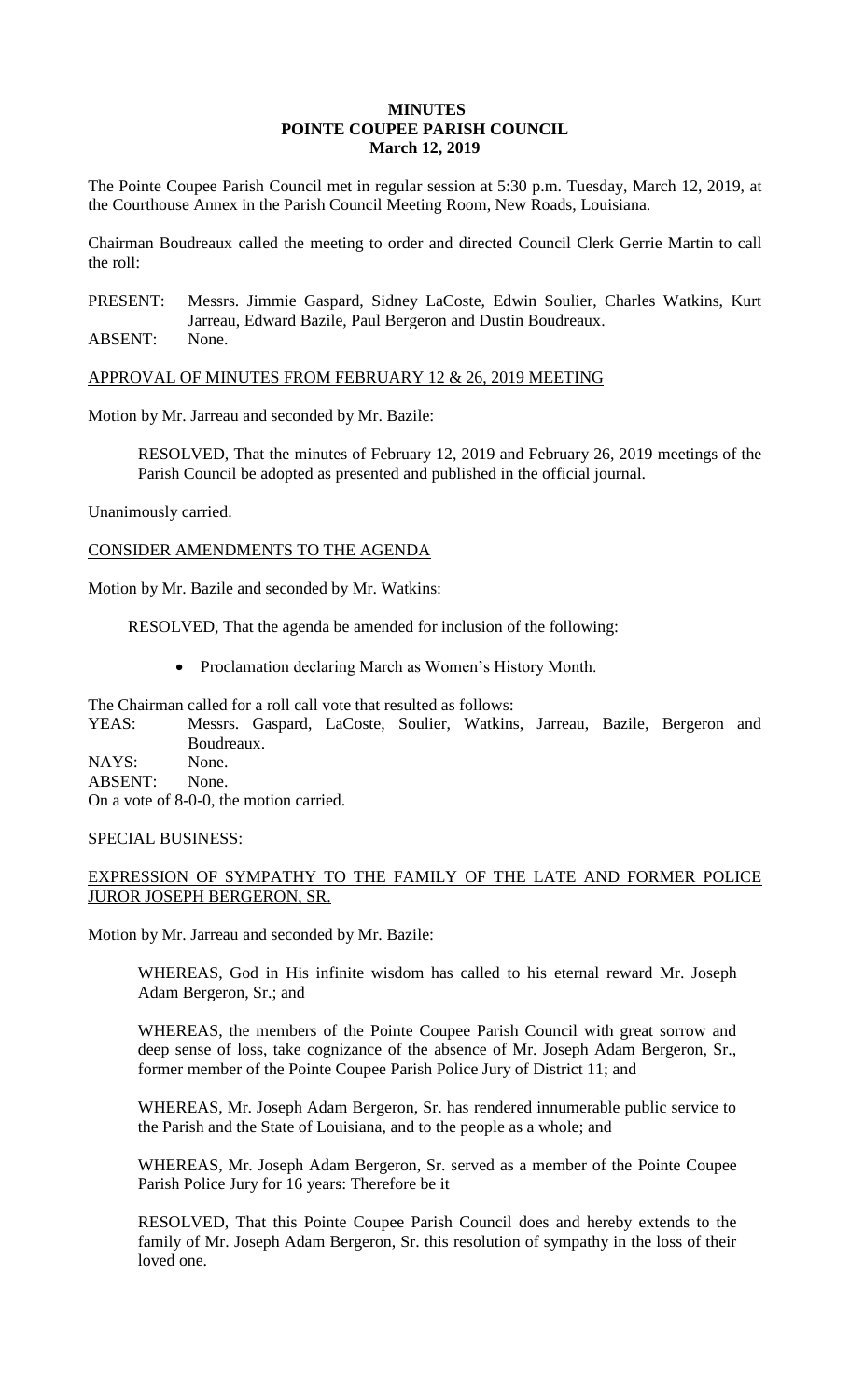Unanimously carried.

#### PROCLAMATION DECLARING MARCH AS AMERICAN RED CROSS MONTH

Motion by Mr. Watkins and seconded by Mr. LaCoste:

### **PROCLAMATION AMERICAN RED CROSS MONTH**

WHEREAS, the American Red Cross has touched many lives in Pointe Coupee Parish, as well as across the country and around the world; and

WHEREAS, during American Red Cross Month, we thank those who contribute to the mission of the Red Cross, whether through time, money or blood, and we invite others to support the Red Cross in helping people in need down the street, across the country and around the world; and

WHEREAS, the American Red Cross is synonymous with helping people, and has been doing so for more than 130 years. Throughout the past year, the American Red Cross launched hundreds of disaster relief operations in the United States to help people affected by fires, floods, hurricanes and tornadoes. The American Red Cross also supported major international disasters, including the Japan earthquake and tsunami response, while continuing its work on the 2010 Haiti earthquake response and recovery; and

WHEREAS, in Pointe Coupee Parish, the Red Cross works tirelessly through its employees and volunteers to support us when disaster strikes, when someone needs lifesaving blood, or the comfort of a helping hand. It provides 24-hour support to members of the military, veterans and their families, and provides training in CPR, aquatics safety and first aid; and

WHEREAS, for nearly 100 years, United States presidents have called on the American people to support the Red Cross and its humanitarian mission. Our community depends on the American Red Cross and because it is not a government agency, the Red Cross depends on support from the public to continue its humanitarian work. This is especially important in these challenging economic times - which impact the Red Cross and many people in our community and across the nation.

NOW, THEREFORE, I, DUSTIN BOUDREAUX, Chairman of the Pointe Coupee Parish Council, by virtue of the authority vested in me by the Parish of Pointe Coupee and the Constitution and laws of the State of Louisiana, do hereby proclaim the month of **March 2019**, as **AMERICAN RED CROSS MONTH** and do hereby urge all Americans to support this organization and its noble humanitarian mission.

Unanimously carried.

### PROCLAMATION DECLARING APRIL AS FAIR HOUSING MONTH

Motion by Mr. Soulier and seconded by Mr. Gaspard:

### **PROCLAMATION FAIR HOUSING MONTH**

WHEREAS, the 51st Anniversary of the National Fair Housing Law, Title VIII of the Civil Rights Act of 1968, during the month of April, is an occasion for all Americans individually and collectively - to rededicate themselves to the principle of freedom from housing discrimination whenever it exists; and

WHEREAS, this law guarantees for each citizen the critical, personal element of freely choosing a home; and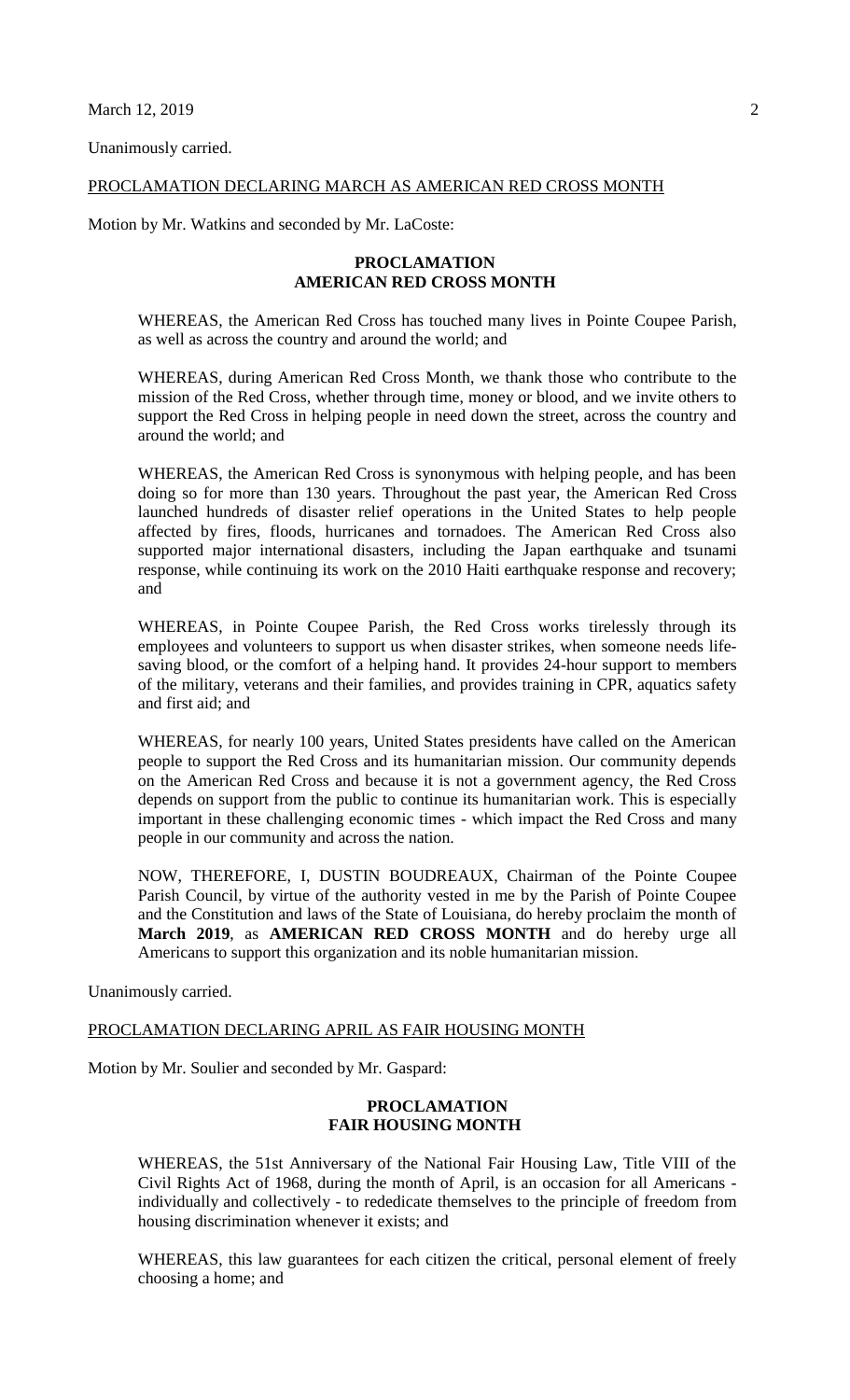WHEREAS, a fair housing law has been passed by the State of Louisiana, and implementation of the law requires the positive commitment, involvement and support of each of our citizens; and

WHEREAS, the department and agencies of the State of Louisiana are to provide leadership in the effort to make fair housing not just an idea, but an ideal for all our citizens; and

WHEREAS, barriers that diminish the rights and limit the options of any citizen to freely choose a home will ultimately diminish the rights and limit the options of all.

NOW, THEREFORE, I, DUSTIN BOUDREAUX, Chairman of the Pointe Coupee Parish Council do hereby proclaim the month of **April 2019**, as **FAIR HOUSING MONTH** in Pointe Coupee Parish and encourage all citizens of this parish to join in reaffirming the obligation and commitment to fair housing opportunities for all.

Unanimously carried.

### PROCLAMATION DECLARING MARCH AS WOMEN'S HISTORY MONTH

Motion by Mr. Bergeron and seconded by Mr. Bazile:

### **PROCLAMATION WOMEN'S HISTORY MONTH**

WHEREAS, American women of every race, class, and ethnic background have made historic contributions to the growth and strength of our Nation in countless recorded and unrecorded ways;

WHEREAS, American women have played and continue to play critical economic, cultural, and social role in every sphere of the life of the Nation by constituting a significant portion of the labor force working inside and outside of the home;

WHEREAS, American women have played a unique role throughout the history of the Nation by providing the majority of the volunteer labor force of the Nation;

WHEREAS, American women were particularly important in the establishment of early charitable, philanthropic, and cultural institutions in our Nation;

WHEREAS, American women of every race, class, and ethnic background served as early leaders in the forefront of every major progressive social change movement;

WHEREAS, American women have served our country courageously in the military;

WHEREAS, American women have been leaders, not only in securing their own rights of suffrage and equal opportunity, but also in the abolitionist movement, the emancipation movement, the industrial labor movement, the civil rights movement, and other movements, especially the peace movement, which create a more fair and just society for all; and

WHEREAS, despite these contributions, the role of American women in history has been consistently overlooked and undervalued, in the literature, teaching and study of American history:

NOW, THEREFORE, I, DUSTIN BOUDREAUX, Chairman of the Pointe Coupee Parish Council do hereby proclaim the month of **March 2019**, as **WOMEN'S HISTORY MONTH** in Pointe Coupee Parish and encourage all citizens of this parish to observe with appropriate programs, ceremonies and activities.

Unanimously carried.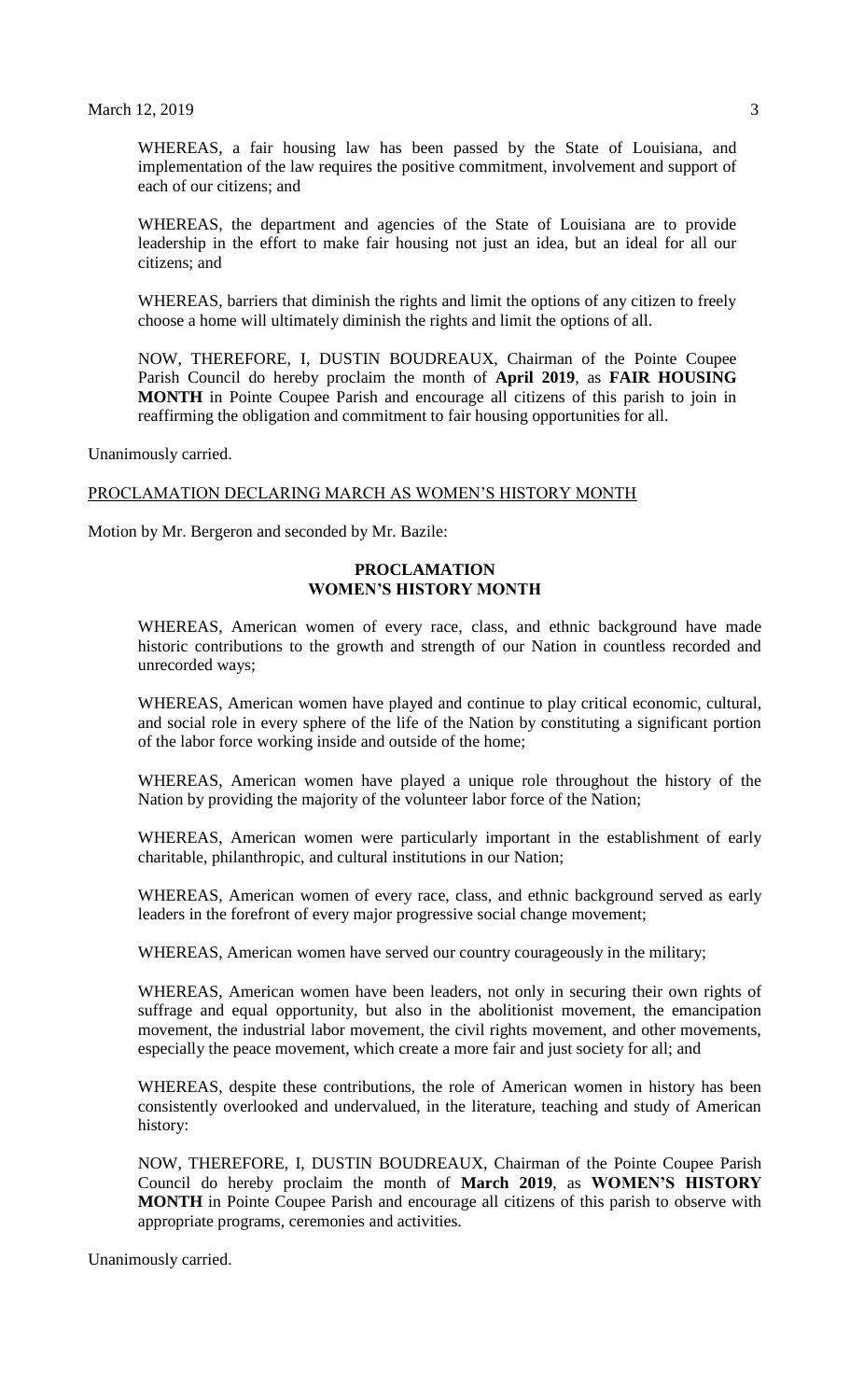#### March 12, 2019 4

#### PARISH PRESIDENT'S REPORT

President Major Thibaut gave a review of the monthly financial report for the month ending January 31, 2019. In closing, he reported on the annual savings of \$244,000 with the new solid waste contract, \$45,770 Mosquito Abatement, \$11,000 telephone service, \$40,000 engineering fees for drainage and \$10,000 - \$15,000 for West Law Books.

## PUBLIC COMMENTS ON AGENDA ITEMS

There were no public comments.

#### PUBLIC HEARING--CONDEMNATION OF AN ABANDONED STRUCTURE LOCATED AT 4468 FISHERMAN ROAD, BATCHELOR OWNED BY LARRY MERTENS

A hearing to obtain public input to condemn and demolish an abandoned structure (house) located at 4468 Fisherman Road, Batchelor owned by Larry Mertens was conducted at 5:55 p.m. on Tuesday, March 12, 2019 at the Parish Council Meeting Room, Courthouse Annex, 160 East Main Street, New Roads, Louisiana.

There were no objections received and the hearing was closed.

### DISCUSSION & CONSIDERATION OF CONDEMNATION OF AN ABANDONED STRUCTURE LOCATED AT 4468 FISHERMAN ROAD, BATCHELOR OWNED BY LARRY **MERTENS**

Councilman Gaspard reported he was not contacted by Larry Mertens and asked that the Council proceed with condemnation of said structure.

Secretary Martin confirmed that the notice about the public hearing was received by the owner on February 20, 2019 via certified mail.

Motion by Mr. Gaspard and seconded by Mr. Soulier:

RESOLVED, That upon the results of the public hearing and the recommendation of the Parish Building Official, that the Parish Council proceed with the Order of Condemnation for the abandoned structure (house) owned by Larry Mertens located at 4468 Fisherman Road, Batchelor be condemned and demolish; and be it

RESOLVED further, That the Pointe Coupee Parish Council hereby orders that the above abandoned structure owned by Larry Mertens be demolished or removed within 45 days.

Unanimously carried.

## INTRODUCTION OF AN ORDINANCE TO AMEND AND RE-ORDAIN SECTIONS 19-16 THRU 19-21 OF ARTICLE II OF CHAPTER 19 OF THE CODE OF ORDINANCES OF THE PARISH OF POINTE COUPEE RELATIVE TO THE INSTALLATION OF BRIDGES, CULVERTS, ETC. IN THE PARISH. (PUBLIC HEARING WILL BE HELD APRIL 9, 2019)

Motion by Mr. Bergeron and seconded by Mr. Jarreau:

RESOLVED, That an introduction of an ordinance to amend and re-ordain Sections 19-16 thru 19-21 of Article II of Chapter 19 of the Code of Ordinances of the Parish of Pointe Coupee relative to the installation of bridges, culverts, etc. in the parish be tabled until further review by a special committee; and be it

RESOLVED further, that Messrs. Edward Bazile, Paul Bergeron, Nathan Cobb, Kurt Jarreau, Sidney LaCoste and Edwin Soulier be appointed to serve as members of the Oversight Committee to review and amend the above proposed ordinance.

Unanimously carried.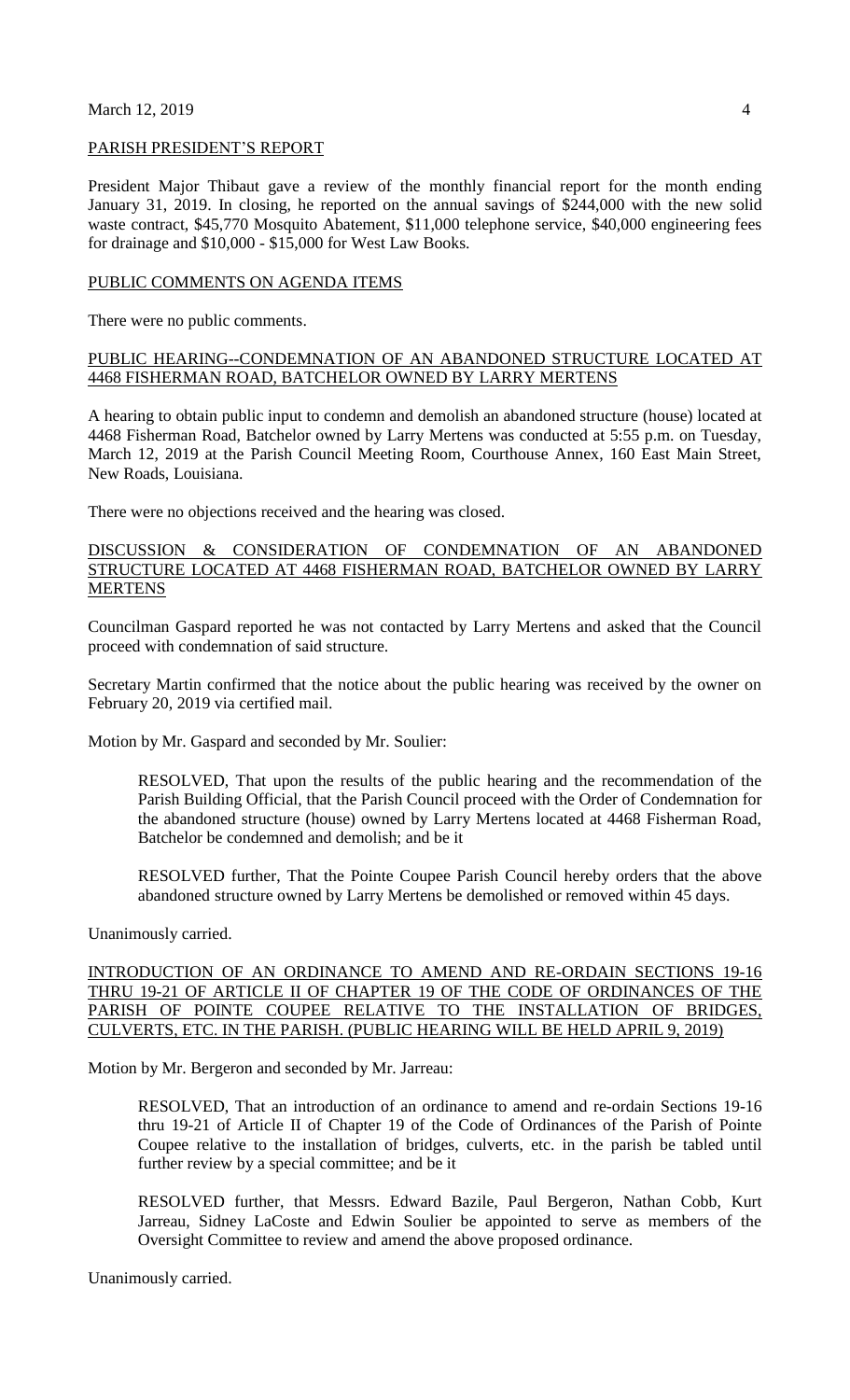### March 12, 2019 5

#### RECOMMENDATION(S) FROM PLANNING COMMISSION

### APPROVE PLAT FOR THE SUBDIVISION OF PROPERTY LOCATED OFF OF SOUTHEASTERN LAND DISTRICT WEST OF THE MISSISSIPPI RIVER FOR TJ INVESTMENTS GROUP, LLC

Motion by Mr. Bergeron and seconded by Mr. Watkins:

RESOLVED, That upon the recommendations of the Planning Commission and Parish Sanitarian, a plat showing the subdivision of Lot B-C into Lots B-C1 and B-C-2 (formerly being a portion of the June Guillot Tract) located off of Southeastern Land District west of the Mississippi River in Sections 23 & 24, T5S & R10E for TJ Investments Group, LLC be approved.

Unanimously carried.

#### APPROVE PLAT FOR THE SUBDIVISION OF PROPERTY LOCATED OFF OF SOUTHEASTERN LAND DISTRICT WEST OF THE MISSISSIPPI RIVER FOR DARREL D. VALLET

Motion by Mr. Jarreau and seconded by Mr. Bazile:

RESOLVED, That upon the recommendations of the Planning Commission and Parish Sanitarian, a plat showing the subdivision of Tract II-4 and Tract II-3B into Tract II-4-A, Tract II-4-B & Tract II-3B-1 (being a portion of the Mary G. LeBlanc Estate) located off of Southeastern Land District west of the Mississippi River in Section 77, T6S & R9E for Darrel D. Vallet be approved.

Unanimously carried.

#### RESOLUTIONS:

## ADOPTION OF THE POINTE COUPEE PARISH GOVERNMENT PERSONNEL MANUAL AND REPEAL ALL PREVIOUS VERSIONS OF SAID MANUAL, INCLUDING ALL RESOLUTIONS AMENDING THE MANUAL, EFFECTIVE APRIL 1, 2019

Motion by Mr. Bazile and seconded by Mr. Soulier:

RESOLVED, That the Pointe Coupee Parish Government Personnel Manual be adopted by the Pointe Coupee Parish Council, effective April 1, 2019, and all previous versions of said manual, including all resolutions amending the manual be repealed.

Unanimously carried.

### APPROVAL OF LIQUOR LICENSE FOR DG LOUISIANA, LLC (DOLLAR GENERAL STORE NO. 19750, VENTRESS)

Motion by Mr. Boudreaux and seconded by Mr. Soulier:

RESOLVED, That the approval of a liquor license for DG Louisiana, LLC (Dollar General Store No. 19750, Ventress) be tabled, due to additional information is needed.

Unanimously carried.

#### ANNOUNCEMENTS, NOTICES, MEETINGS, ETC.

Chairman Boudreaux announced the next Executive Committee meeting will be March 26, 2019 at 5:30 p.m.